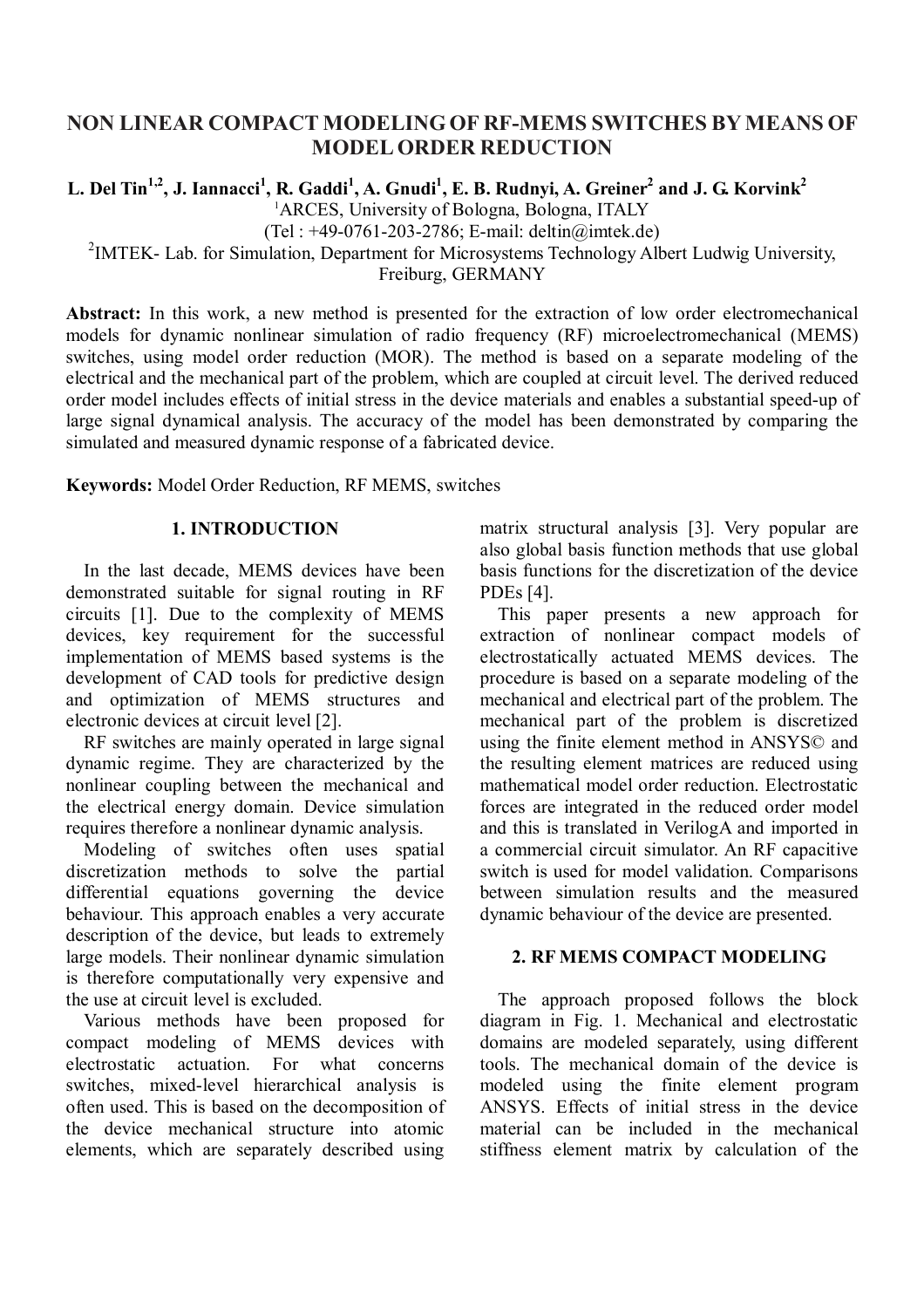stress stiffening matrix [5]. Damping is included in the model as Rayleigh damping. The damping matrix is computed as a linear combination of the stiffness and the mass matrices. If geometrical nonlinearities are neglected, the derived finite element (FE) matrices are linear and can be reduced using linear MOR techniques.

The electrostatic forces acting on the movable conductor of the device are included in the model as nonlinear input forces, which are applied on nodes distributed over the conductor surface. This is divided into *N* smaller portions. A lumped force is applied to a node  $n_k$  at the center of each portion, in its preferential direction of movement  $x_i$ . The capacitance  $C_k$  between the portion  $k$  and the fixed electrode of the device is computed, for its undeformed configuration, using an electrostatic analysis. The entity of each force  $f_k$  is then approximated as:

$$
f_k = \frac{1}{2} \frac{C_k}{d(d + u_i^k)^2} V^2
$$
 (1)

where *d* is the initial distance between the conductor and the electrode, *ui*  $u_i^k$  is the displacement of  $n_k$  along the direction  $x_i$  and V is the voltage applied between the conductor and the actuation electrode. Such an equation is based on the assumption that  $C_k$  depends only on the rigid displacement of the portion and not on its deformation. However, this approach is only one of the many possibilities for the description of the electrostatic forces. Other methods can be used, according to the desired degree of accuracy. In particular, more accurate results can be obtained by replacing nodal forces with pressure loads and by computing the capacitance-displacement relation with a series of electrostatic computations.

In order to access the displacements  $u_i^k$ , these degrees of freedom are included in the outputs of the mechanical model. Moreover, *N* load vectors are calculated, each describing a mechanical nodal force applied to  $n_k$  along the direction  $x_i$ .

The tool MOR for ANSYS allows to read the mechanical element matrices directly from ANSYS binary files and to reduce them using implicit moment matching model order reduction via the Arnoldi algorithm [6]. The compact model is translated into the VerilogA language and electrostatic forces are implemented at this level,



Circuit simulation environment

*Fig 1::Block diagram of the simulation approach for RF MEMS switch devices.* 

according to Eq. (1). The number *N* of nodal forces will correspond to the number of nonlinearities in the reduced model. For its efficient simulation, this number should be kept relatively small.

### **3. APPLICATION EXAMPLE**

The above described procedure is demonstrated for the capacitive switch in Fig. 2. The switch consists of a 5µm thick gold plate suspended over an electrode through 4 straight beams. The electrode is covered by a thin layer of silicon dioxide. Exploiting the device symmetry, only one quarter of the switch mechanical structure is created and meshed in ANSYS, for a total of 45000 degrees of freedom (d.o.f.).

The nodes on the external surface of the plate are grouped into 9 conductors and the capacitance between each conductor and the actuation electrode is computed with an electrostatic analysis. Fringing effects due to the holes in the plate and the finite thickness of the structure are therefore taken into account. Lumped electrostatic forces are computed using Eq. (1).

The device behaviour is affected by a process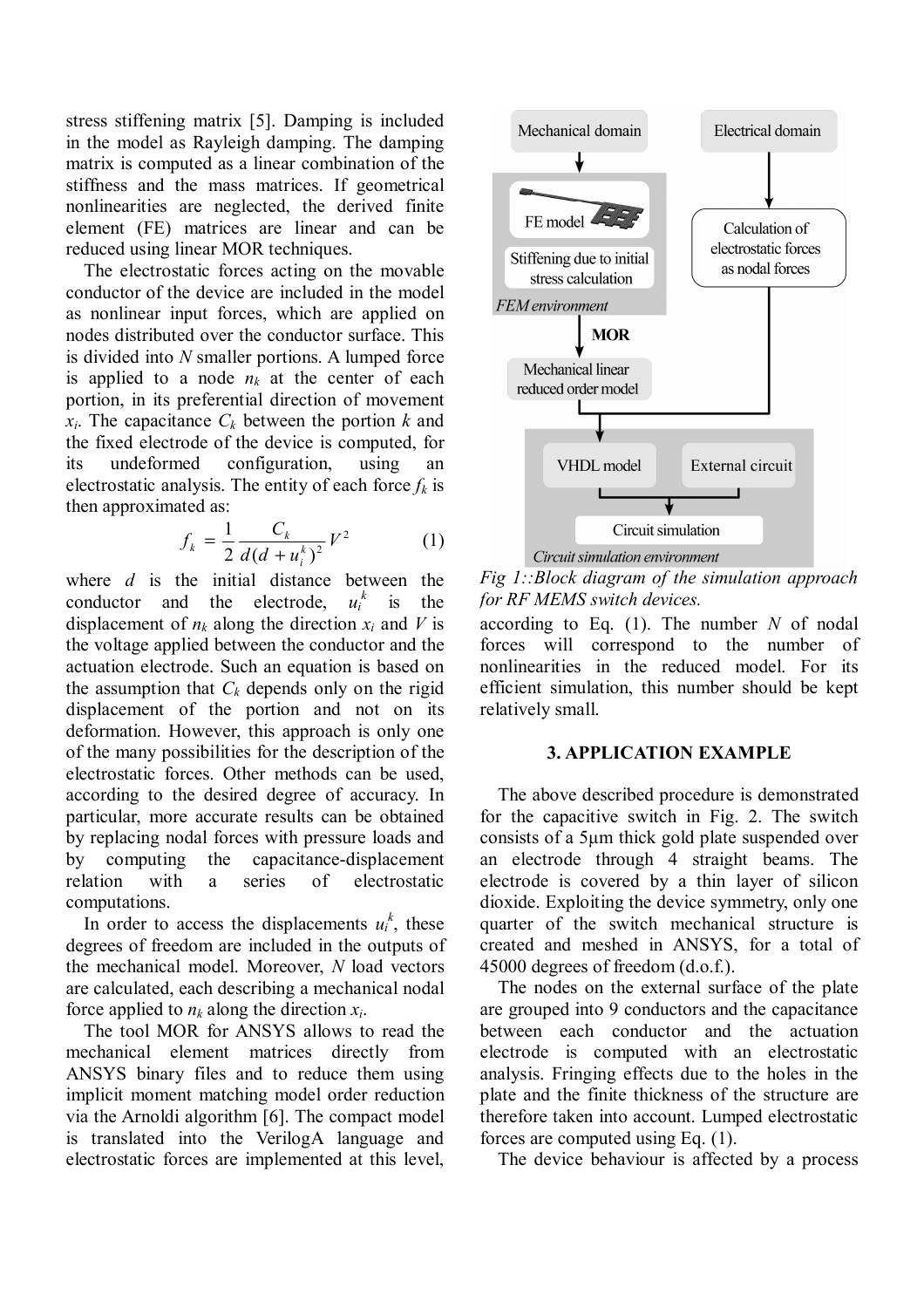

*Fig. 2: SEM picture of the capacitive RF switch used in measurements and simulations.* 

induced tensile stress in the suspended layer, which has been estimated around 30MPa. Such a stress is applied as initial stress in the device membrane during a nonlinear analysis preceding full matrices calculation. A 15 d.o.f. reduced mechanical model with 9 input/output d.o.f. and load vectors is then extracted. The model is translated in VerilogA language, maintaining the Rayleigh damping coefficients as parameters, and is extended with electrostatic forces. The resulting electromechanical model is then imported and simulated with Cadence™ Spectre simulator.

## **4. SIMULATION RESULTS**

The device in Fig. 2 was fabricated at ITC-IRST and characterized optically using an interferometric profilometer (Veeco WYKO NT1100 DMEMS). This allowed to measure the transient mechanical response of the device to different stimuli, which has been used for model validation. Using a stroboscopic LED illumination of the device with a short duty cycle, the profilometer allows to capture the position of the moving device at specific instants in time. At this aim, a periodic signal with the desired waveform is applied to the device. The LED illumination is synchronized with the signal and the device displacement is sampled at a certain phase of the waveform by changing the phase offset between the signal and the light pulse. Since different samples are collected in different periods of the applied signal, the device behaviour should be perfectly periodic to ensure correct measurement.

The simulated and measured dynamic response of the device for a square wave actuation voltage is shown in Fig. 3. The square wave has an amplitude of 15V and a frequency of 1kHz. Circuit simulation results are compared with two sets of experimental data, one extending over the full period of the input waveform with 50µs steps, and the second over the second half period with 5µs steps. In this first dynamic simulation, the values of the damping parameters are chosen so to obtain the best fit between simulation and experimental data. The agreement achieved is very good, especially in the second semi-period of the square wave. The deviation observed in the first semi period can be attributed to the simplified model adopted for damping phenomena. During the first semi-period, the switch membrane oscillates close to the actuation electrode. Thus, damping is higher with respect to the second semi-period and the oscillation frequency of the switch is lower. Such an effect can be captured only if the damping force is dependent from the device position, which is not the case for Rayleigh damping.

The large signal response of the switch has been simulated for a sinusoidal actuation voltage with 10V amplitude and frequency varying from 5kHz to 15kHz. In order to reproduce the measurement conditions, a transient analysis has been performed for each frequency step and the inphase displacement of the central part of the switch plate has been measured, once the periodic steady state was reached. The damping parameters extracted from the previous dynamical simulation have been used. A comparison between experimental measurement and simulation is given in Fig. 5. Also in this case, the agreement is very good, especially for frequencies above the



*Fig. 3: Switch response to a square wave actuation voltage. Circuit simulation results are compared with two sets of experimental data.*